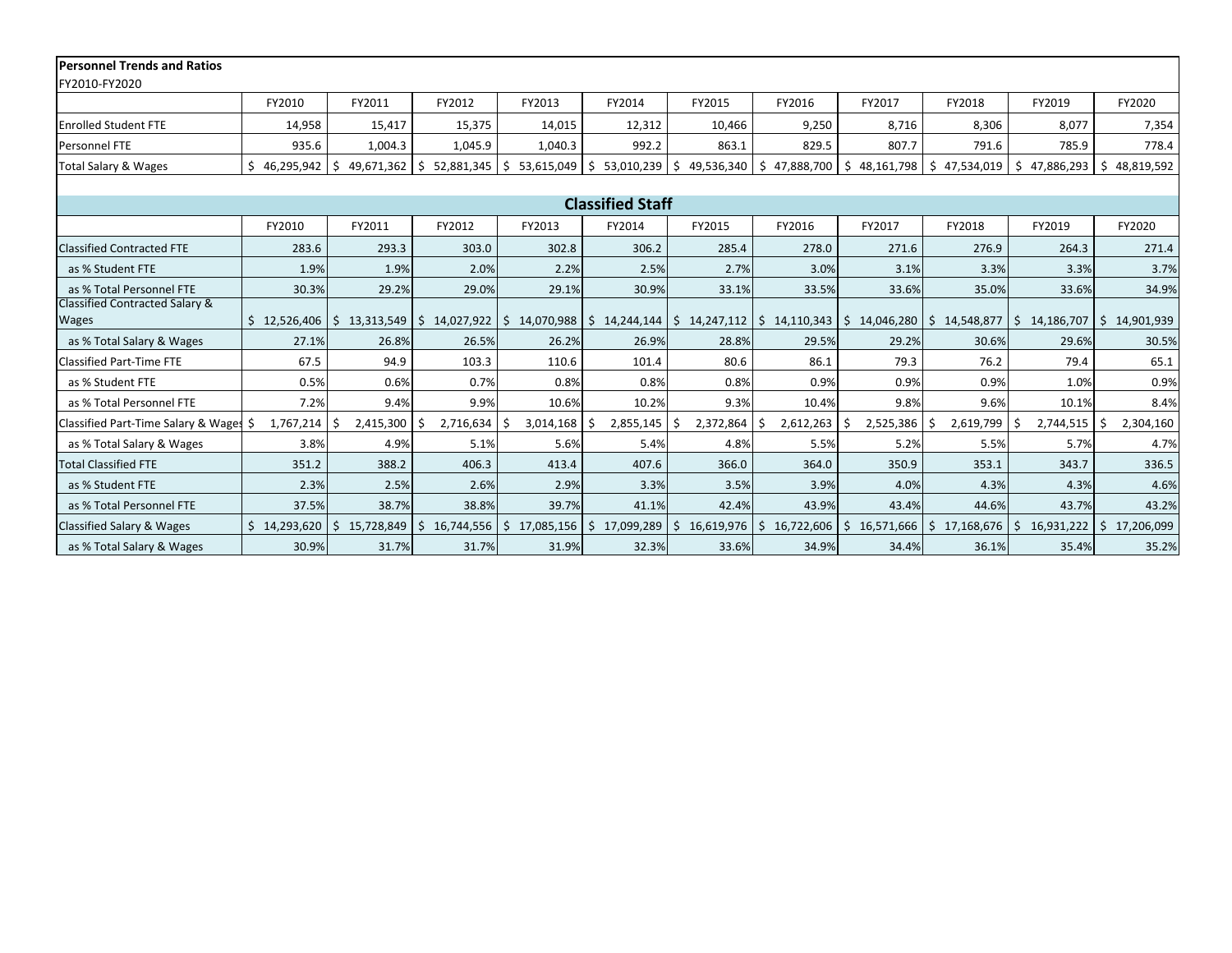| <b>Personnel Trends and Ratios</b>   |              |                       |                    |                       |                  |                            |                          |                            |                          |                          |                            |  |  |
|--------------------------------------|--------------|-----------------------|--------------------|-----------------------|------------------|----------------------------|--------------------------|----------------------------|--------------------------|--------------------------|----------------------------|--|--|
| FY2010-FY2020                        |              |                       |                    |                       |                  |                            |                          |                            |                          |                          |                            |  |  |
|                                      | FY2010       | FY2011                | FY2012             | FY2013                | FY2014           | FY2015                     | FY2016                   | FY2017                     | FY2018                   | FY2019                   | FY2020                     |  |  |
| <b>Enrolled Student FTE</b>          | 14,958       | 15,417                | 15,375             | 14,015                | 12,312           | 10,466                     | 9,250                    | 8,716                      | 8,306                    | 8,077                    | 7,354                      |  |  |
| Personnel FTE                        | 935.6        | 1,004.3               | 1,045.9            | 1,040.3               | 992.2            | 863.1                      | 829.5                    | 807.7                      | 791.6                    | 785.9                    | 778.4                      |  |  |
| Total Salary & Wages                 | 46,295,942   | Ŝ.<br>49,671,362      | l \$<br>52,881,345 | Ŝ.<br>53,615,049      | \$<br>53,010,239 | \$49,536,340               | Ś.<br>47,888,700         | Ŝ.<br>48,161,798           | \$47,534,019             | 47,886,293<br>Ś          | 48,819,592<br>Ŝ.           |  |  |
|                                      |              |                       |                    |                       |                  |                            |                          |                            |                          |                          |                            |  |  |
| <b>Faculty</b>                       |              |                       |                    |                       |                  |                            |                          |                            |                          |                          |                            |  |  |
|                                      | FY2010       | FY2011                | FY2012             | FY2013                | FY2014           | FY2015                     | FY2016                   | FY2017                     | FY2018                   | FY2019                   | FY2020                     |  |  |
| <b>Contracted FTE</b>                | 245.0        | 251.3                 | 246.7              | 244.9                 | 250.9            | 236.9                      | 212.3                    | 214.6                      | 201.5                    | 212.8                    | 207.8                      |  |  |
| as % Student FTE                     | 1.6%         | 1.6%                  | 1.6%               | 1.7%                  | 2.0%             | 2.3%                       | 2.3%                     | 2.5%                       | 2.4%                     | 2.6%                     | 2.8%                       |  |  |
| as % Total Personnel FTE             | 26.2%        | 25.0%                 | 23.6%              | 23.5%                 | 25.3%            | 27.4%                      | 25.6%                    | 26.6%                      | 25.5%                    | 27.1%                    | 26.7%                      |  |  |
| <b>Contracted Salary &amp; Wages</b> | \$15,968,615 | 16,531,077<br>Ŝ.      | Ŝ.<br>16,971,366   | Ŝ.<br>17,261,722      | Ŝ.<br>18,246,369 | \$17,819,610               | Ŝ.<br>16,137,346         | Ŝ.<br>16,791,962           | S.<br>15,913,930         | 16,922,094               | Ŝ.<br>16,900,151           |  |  |
| as % Total Salary & Wages            | 34.5%        | 33.3%                 | 32.1%              | 32.2%                 | 34.4%            | 36.0%                      | 33.7%                    | 34.9%                      | 33.5%                    | 35.3%                    | 34.6%                      |  |  |
| Part-Time FTE                        | 283.5        | 306.1                 | 328.9              | 318.0                 | 270.7            | 198.1                      | 189.4                    | 180.6                      | 174.8                    | 170.8                    | 172.8                      |  |  |
| as % Student FTE                     | 1.9%         | 2.0%                  | 2.1%               | 2.3%                  | 2.2%             | 1.9%                       | 2.0%                     | 2.1%                       | 2.1%                     | 2.1%                     | 2.3%                       |  |  |
| as % Total Personnel FTE             | 30.3%        | 30.5%                 | 31.4%              | 30.6%                 | 27.3%            | 23.0%                      | 22.8%                    | 22.4%                      | 22.1%                    | 21.7%                    | 22.2%                      |  |  |
| Part-Time Salary & Wages             | \$11,201,468 | 12,390,185<br>Ś.      | 13,399,674         | Ŝ.<br>13,197,974      | 11,756,181<br>Ŝ. | Ŝ.<br>8,917,299            | 8,657,409                | 8,330,149                  | 8,126,795                | 7,961,909                | 8,348,915                  |  |  |
| as % Total Salary & Wages            | 24.2%        | 24.9%                 | 25.3%              | 24.6%                 | 22.2%            | 18.0%                      | 18.1%                    | 17.3%                      | 17.1%                    | 16.6%                    | 17.1%                      |  |  |
| <b>Total Faculty FTE</b>             | 528.5        | 557.4                 | 575.6              | 562.9                 | 521.6            | 435.0                      | 401.7                    | 395.2                      | 376.3                    | 383.6                    | 380.6                      |  |  |
| as % Student FTE                     | 3.5%         | 3.6%                  | 3.7%               | 4.0%                  | 4.2%             | 4.2%                       | 4.3%                     | 4.5%                       | 4.5%                     | 4.7%                     | 5.2%                       |  |  |
| as % Total Personnel FTE             | 56.5%        | 55.5%                 | 55.0%              | 54.1%                 | 52.6%            | 50.4%                      | 48.4%                    | 48.9%                      | 47.5%                    | 48.8%                    | 48.9%                      |  |  |
| <b>Faculty Salary &amp; Wages</b>    | \$27,170,083 | \$<br>$28,921,262$ \$ | 30,371,040         | \$<br>$30,459,695$ \$ |                  | $30,002,550$ \$ 26,736,909 | $\sqrt{5}$<br>24,794,755 | $\mathsf{S}$<br>25,122,111 | $\vert$ \$<br>24,040,725 | 24,884,003<br>$\sqrt{5}$ | $\mathsf{S}$<br>25,249,066 |  |  |